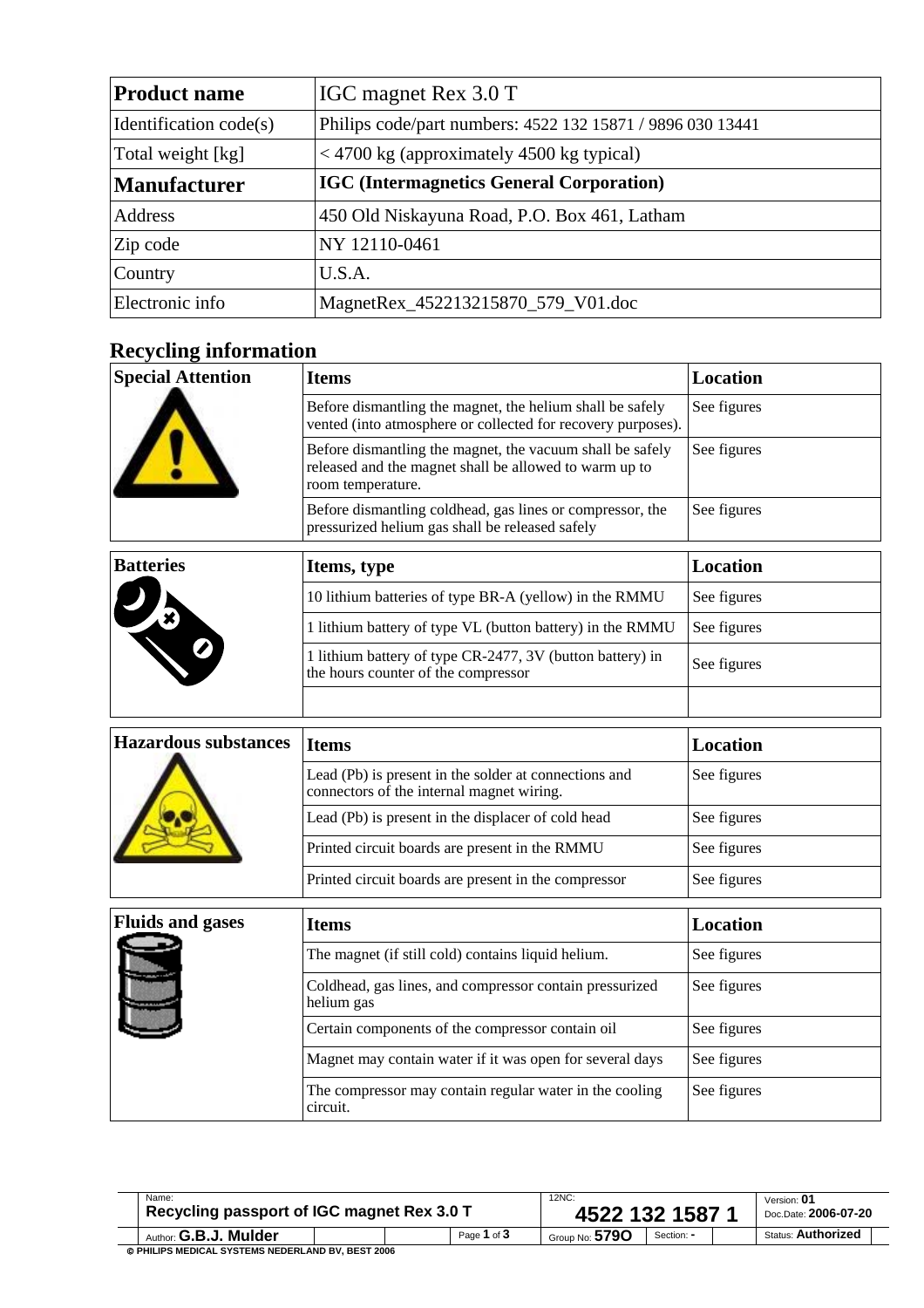

| Name:<br>Recycling passport of IGC magnet Rex 3.0 T |  |  | 12NC:<br>4522 132 1587 1 |                  |            | Version: 01<br>Doc.Date: 2006-07-20 |                           |  |
|-----------------------------------------------------|--|--|--------------------------|------------------|------------|-------------------------------------|---------------------------|--|
| Author: G.B.J. Mulder                               |  |  | Page 2 of 3              | Group No: $5790$ | Section: - |                                     | <b>Status: Authorized</b> |  |
| © PHILIPS MEDICAL SYSTEMS NEDERLAND BV, BEST 2006   |  |  |                          |                  |            |                                     |                           |  |